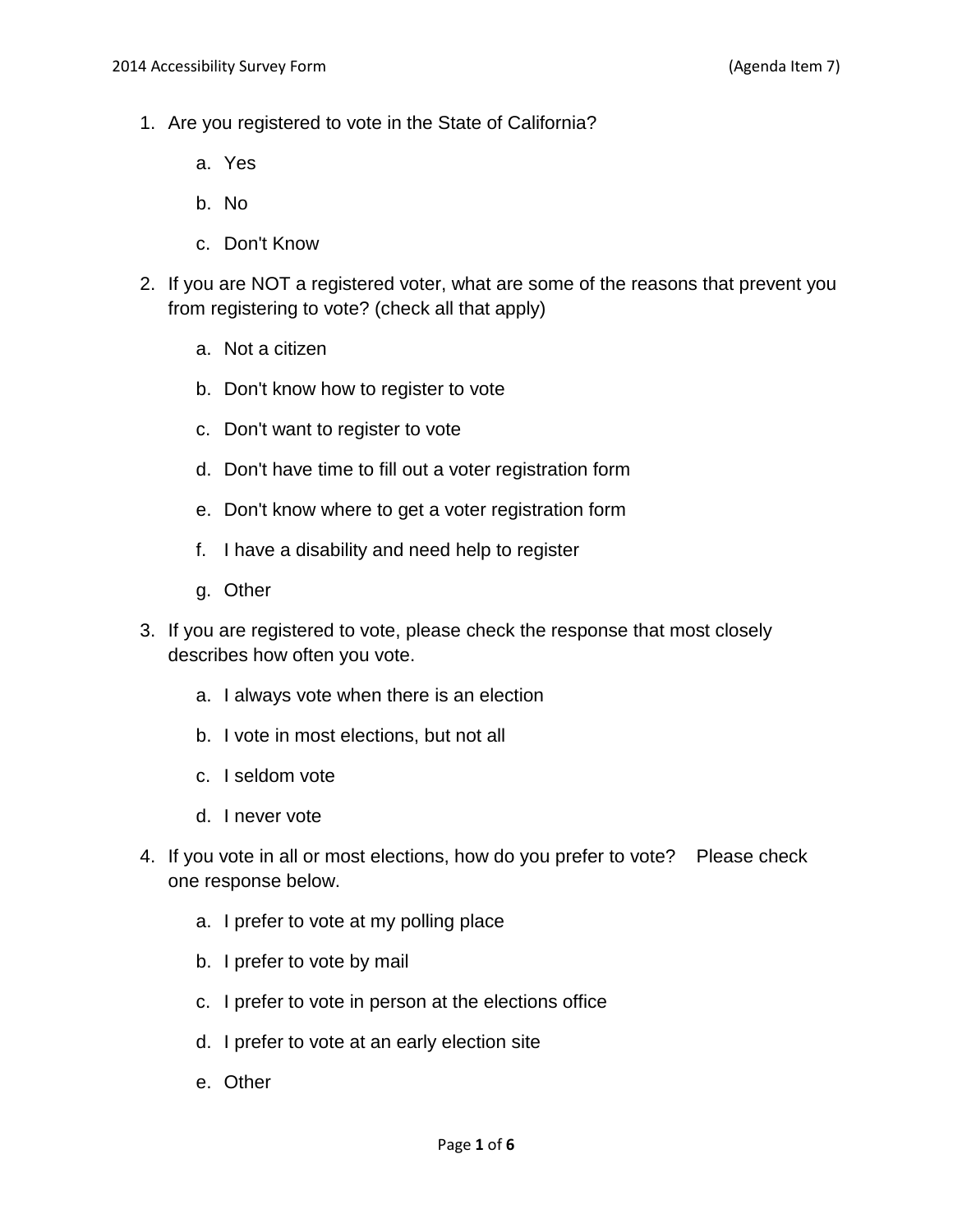- 5. If you answered that you prefer to vote by mail, please check all of the following statements that apply.
	- a. I prefer to vote by mail because it is more convenient for me than voting at the polls
	- b. I prefer to vote by mail because I can't leave my home unassisted
	- c. I prefer to vote by mail because I have a disability and my polling place is not accessible to me
	- d. I prefer to vote by mail because I can take more time with my ballot
	- e. Other
- 6. If you answered that you seldom or never vote, please check the statement that most closely describes why you seldom or never vote.
	- a. I can't vote because I am not registered to vote
	- b. I can't vote because I don't know how to register to vote
	- c. I can't vote because registering to vote is not accessible to me because I have a disability
	- d. I don't vote because I don't know anything about the candidates or measures
	- e. I don't vote because information about voting, candidates and issues is not accessible to me because I have a disability
	- f. I don't vote because the issues are complicated and I find it overwhelming
	- g. I don't vote because my polling place is not accessible to me because I have a disability
	- h. I don't vote because voting machines haven't worked properly
	- i. I don't vote because voting machines are not accessible for my disability
	- j. I don't vote because voting machines are too complicated to use
	- k. I don't vote because voting by mail is not accessible to me because I have a disability
	- l. Other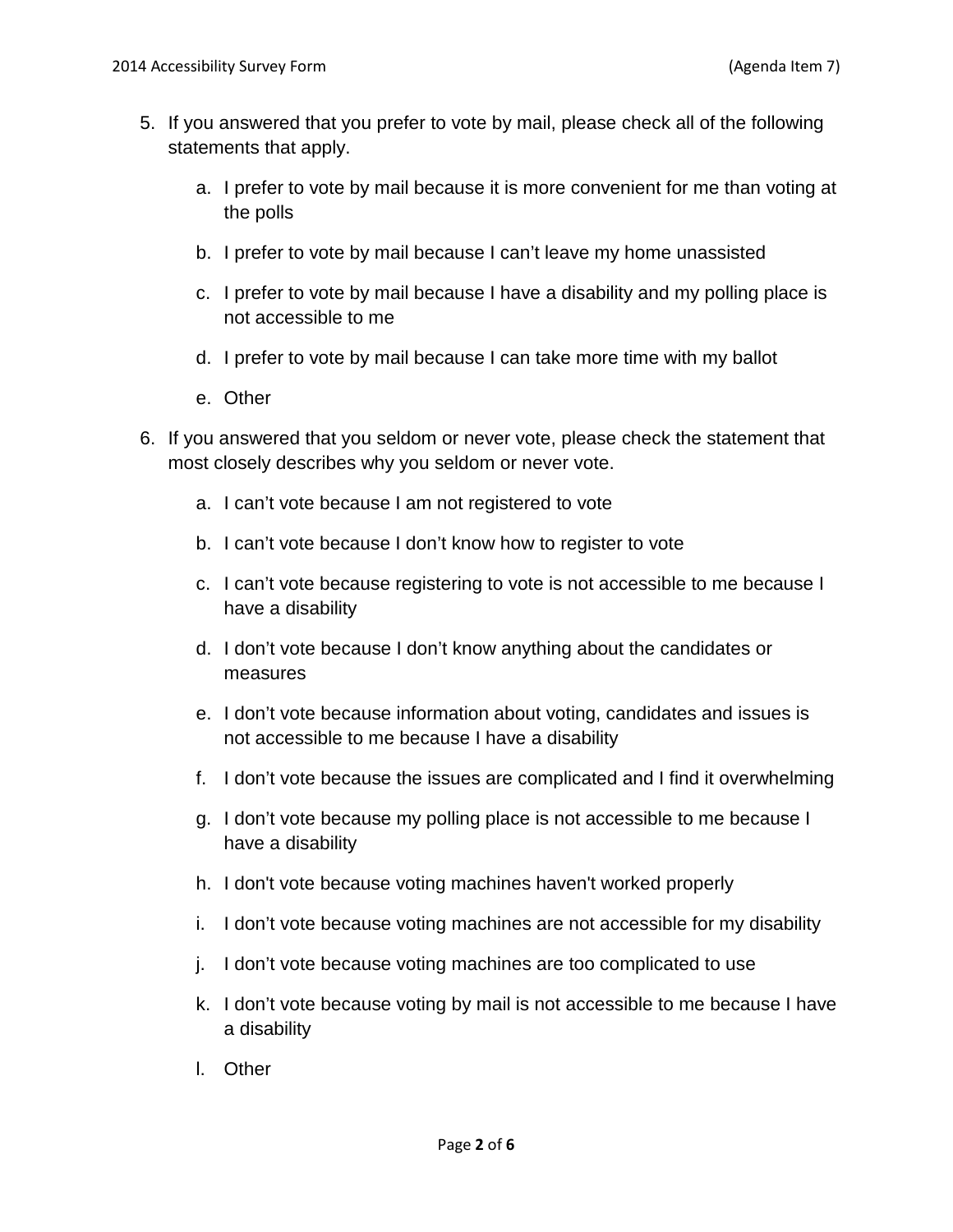- 7. How do you prefer to receive your election materials?
	- a. I like to have paper copies mailed to me
	- b. I prefer to receive audio cassettes (if they are available in that format)
	- c. I prefer to receive them on compact disc (CD) (if they are available in that format)
	- d. I prefer to receive them in large print (if they are available in that format)
	- e. I prefer to receive them in Braille (if they are available in that format)
	- f. I prefer to have them emailed to me
	- g. I prefer to access them on-line (via the internet, if they are available in that format)
	- h. Other
- 8. Do you know how to find out where your polling place is located?
	- a. Yes
	- b. No
- 9. Do you know how to find out if your polling place is accessible to voters with disabilities?
	- a. Yes
	- b. No
- 10.Did you know that federal law requires polling places to be accessible to voters with disabilities?
	- a. Yes
	- b. No
- 11.Did you know that federal law requires each polling place to have a voting machine that is accessible to voters with disabilities so that they can vote independently and privately?
	- a. Yes
	- b. No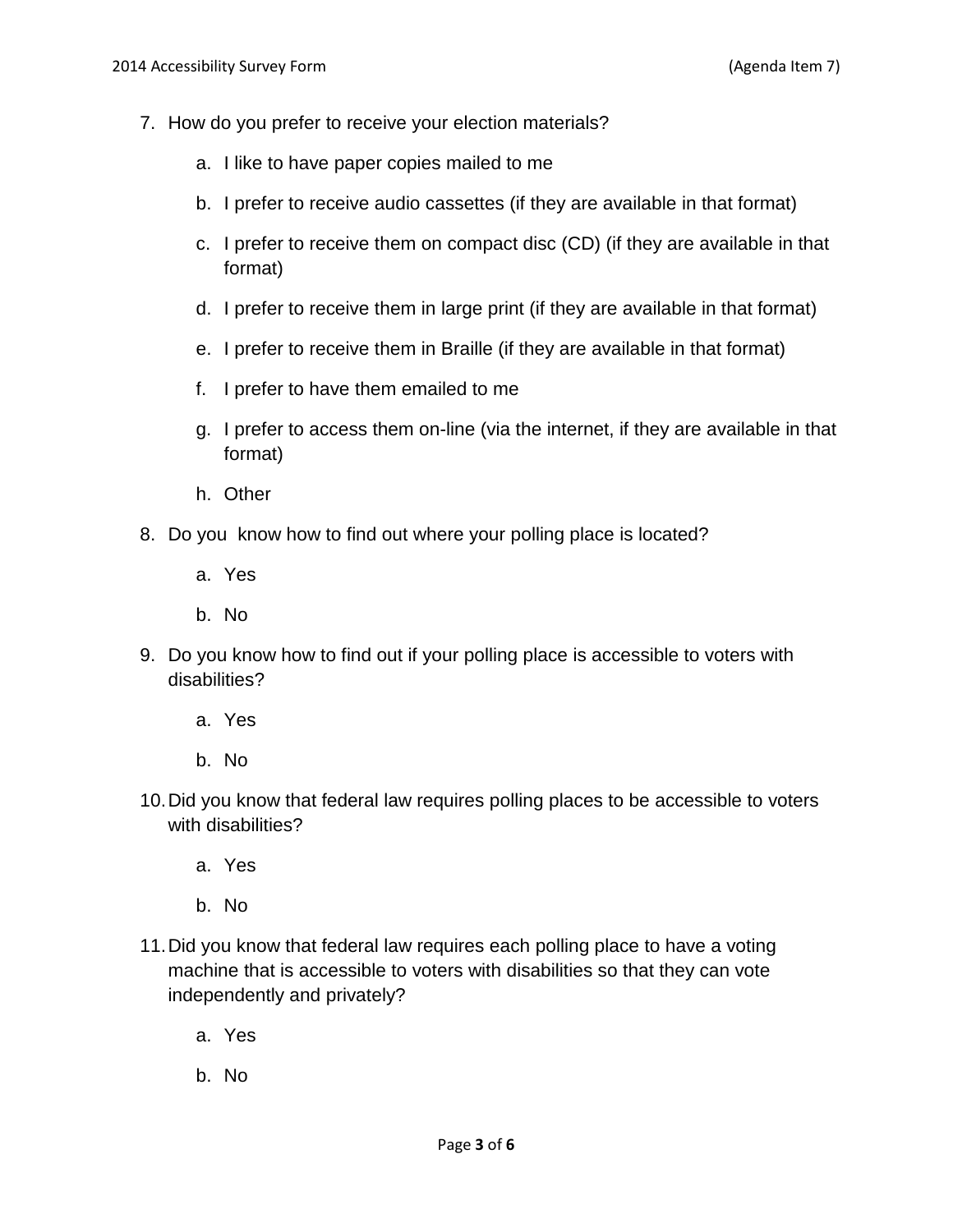- 12.Have you ever voted on a voting machine that was designed to be accessible for voters with disabilities?
	- a. Yes
	- b. No
- 13.Which accessible voting machine did you use the last time you voted at a polling place?
	- a. Touchscreen voting machine
	- b. Machine that marked my paper ballot
- 14.Describe your experience using the accessible voting machine. Please check all that apply.
	- a. It was convenient and useful
	- b. It helped me vote in private
	- c. It helped me vote independently
	- d. It was slow and cumbersome
	- e. I didn't know how to operate it
	- f. Poll workers did not know how to operate it
	- g. It was not working
	- h. Other

15.What is your age range?

- a. 18-30
- b. 31-40
- c. 41-50
- d. 51-60
- e. 61-70
- f. 71-80
- g. 81-90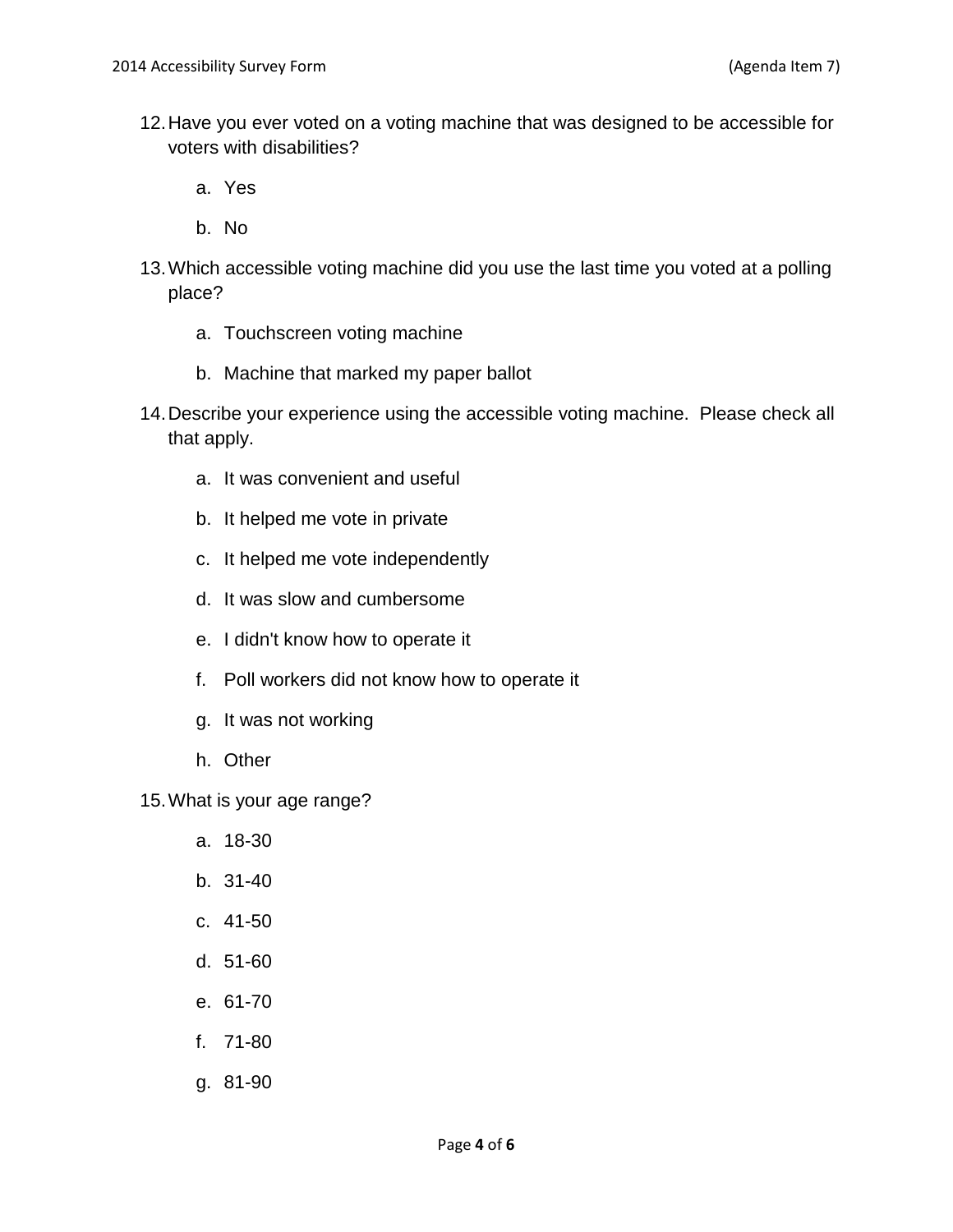- h. 91 or older
- 16.What type of disability do you have?
	- a. Mobility use a wheelchair or other mobility aid
	- b. Dexterity
	- c. Mental Health
	- d. Developmental or intellectual
	- e. Vision
	- f. Hearing
	- g. I do not have a disability
	- h. Other
- 17.What is your annual income range?
	- a. Under \$11,000
	- b. \$12,000-\$32,000
	- c. \$33,000-\$53,000
	- d. \$54,000-\$74,000
	- e. \$75,000-\$95,000
	- f. More than \$95,000
- 18.What county do you live in?
- 19.Are you a woman or a man?
	- a. Man
	- b. Woman
- 20.How would you describe your ethnicity (or race)?
	- a. White
	- b. African-American